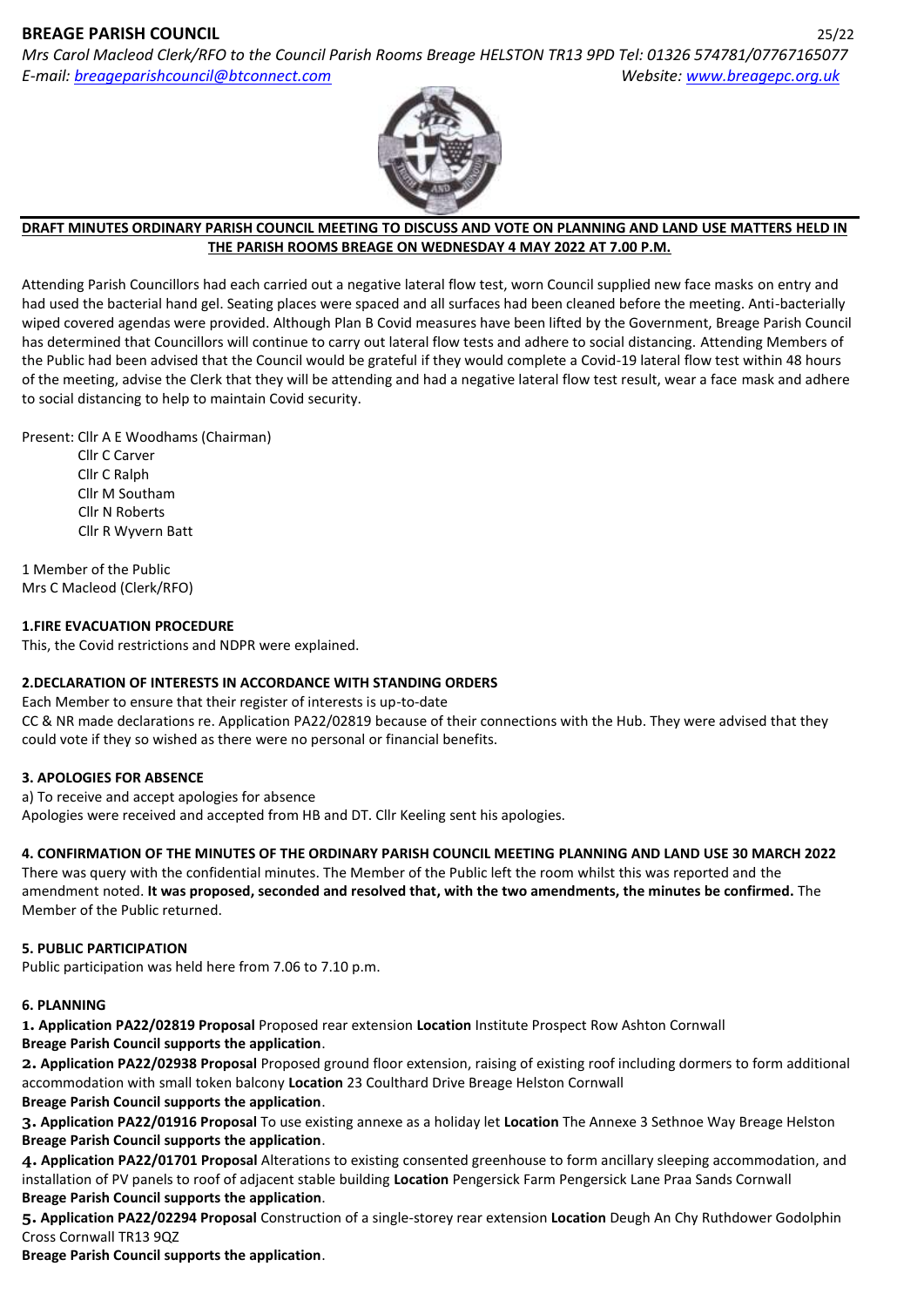**Breage Parish Council does not support the application.**

#### **b) TO CONSIDER PLANNING APPLICATIONS RECEIVED FROM CORNWALL COUNCIL AFTER THE AGENDA WAS PUBLISHED – UP TO 12 NOON ON WEDNESDAY 30 MARCH 2022**

**7. Application PA22/04106 Proposal** Rear flat roof extension **Location** 5 Penbro Way Breage Cornwall TR13 9FD **Breage Parish Council supports the application**.

**8. Application PA22/04119 Proposal** Construction of Outbuilding Storage/Office to Main Dwelling House

**Location** Tregarth Pengersick Croft Praa Sands Cornwall

**Breage Parish Council supports the application**.

# **c) CONFIRMATION OF BPC'S DECISIONS**

**i) Application PA22/01905 Proposal** Extension and Associated Works **Location** Trevorian Barn Trewithick Road Breage Cornwall BPC had queried whether the application was a full application or a planning in principle application. The Officer confirmed that it is a full application. BPC voted to support the application and this information was relayed to the officer.

## **To resolve to confirm that BPC voted in support of application PA22/01905**

## **Proposed, seconded and resolved confirmed.**

**ii) Application PA22/01359 Proposal** Retention of the track serving the agricultural land **Location** Ashton Hill Farm Crava Lane Ashton Cornwall

BPC had voted not to support the application. The Officer wished to approve the application and asked that Council 1. Agree with the Officer's recommendation 2. Agree to disagree 3. Having made strong planning reasons to maintain the original position on the proposal against the Officer's recommendation Breage Parish Council chose option 1. To agree with the Officer's recommendation. This information was relayed to the Officer.

**To resolve to confirm that BPC agrees with the Officer's recommendation**

**Proposed, seconded and resolved confirmed.**

The Clerk will in future show the numbers of Councillors voting for each option.

## **7. APPEALS & ENFORCEMENT MATTERS**

i) Updates will be provided for Councillors

#### **8. NEIGHBOURHOOD DEVELOPMENT PLAN**

i) Update

The H7 new details have been accepted by Cornwall Council via Robert Lacey and have been forwarded to the Examiner. Closing date for consultation is 31 May.

The Clerk had contacted RL regarding acceptance of the NDP without inclusion of the new H7 policy but the reply was that if H7 is deleted at this time the whole plan would have to be revised (start again) to introduce the new H7 policy.

## **9. TO CONFIRM THE DATES AND TIME OF NEXT MEETINGS**

Annual Parish Meeting Tuesday 10 May 2022 at 6.30 p.m. followed when ended by Annual Parish Council Meeting; Ordinary Parish Council Meeting to discuss and vote on Planning and Land use matters Wednesday 1 June at 7.00 p.m. All meetings to be held in the Parish Rooms, Breage

**It is requested that members of the public intending to attend the meetings of the Parish Council complete a Covid 19 lateral flow test within 48 hours of the meeting, advise the Clerk that they will be attending and have a negative test result, wear a face mask and adhere to social distancing. Thank you.**